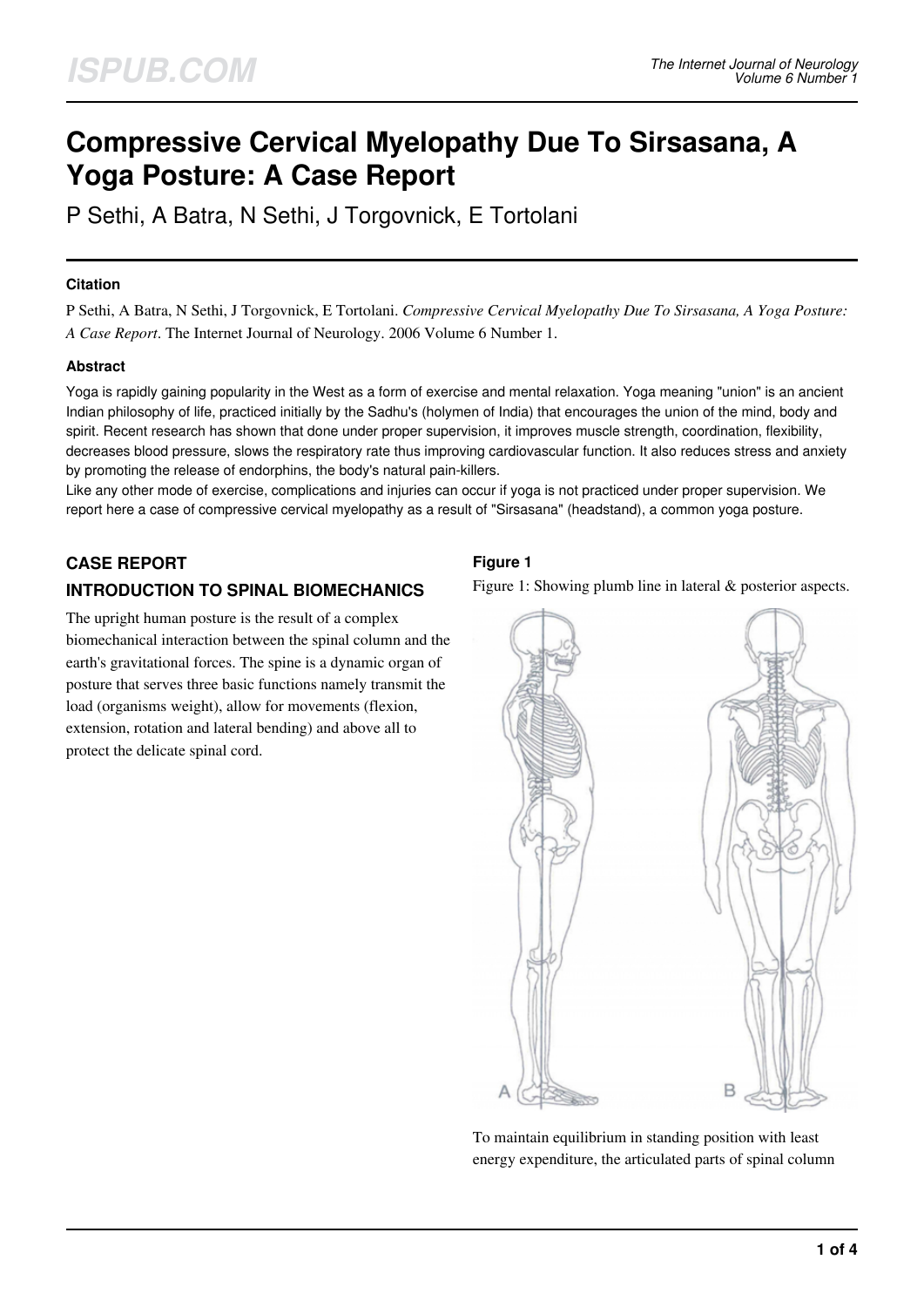and lower limbs must be aligned with respect to the center of gravity. For postural alignment a "PLUMB LINE", representing the gravity line passes through bodies of lumbar and most of the cervical vertebrae. The human spine is not straight; it has curves, which gives it flexibility and shock absorbing capacity. The curvature of vertebral column increases its resistance to axial compression forces. Biomechanically, the resistance of a curved column is directly proportional to square of the number of curves plus one  $(n^2 + 1)$ . When applied to human spine, the curved spine has 10 times the stability of a straight spine  $(3^2 + 1)$  or  $(9 + 1)$ = 10) <sup>2</sup> . A-63-year old male presented with history of tingling & numbness in finger and toes for the last 5 months followed by weakness and stiffness in all the four limbs with frequency and urgency of urination for past one month. There was no history of trauma either to the neck or back. For the last 25 years, he had been doing sirsasana (headstand) daily. Examination revealed spastic quadriparesis with a sensory level at C4. X-ray cervical spine lateral view revealed anterolisthesis at C4-C5 with block vertebra at C5-C6. Magnetic resonance imaging (MRI) of the cervical spine showed cervical cord compression at C3-C4, C4-C5.

# **Figure 2**

Figure 2: X-ray cervical spine lateral view in extreme flexion showing anterolisthesis at C4-C5 with C5&C6; block vertebra.

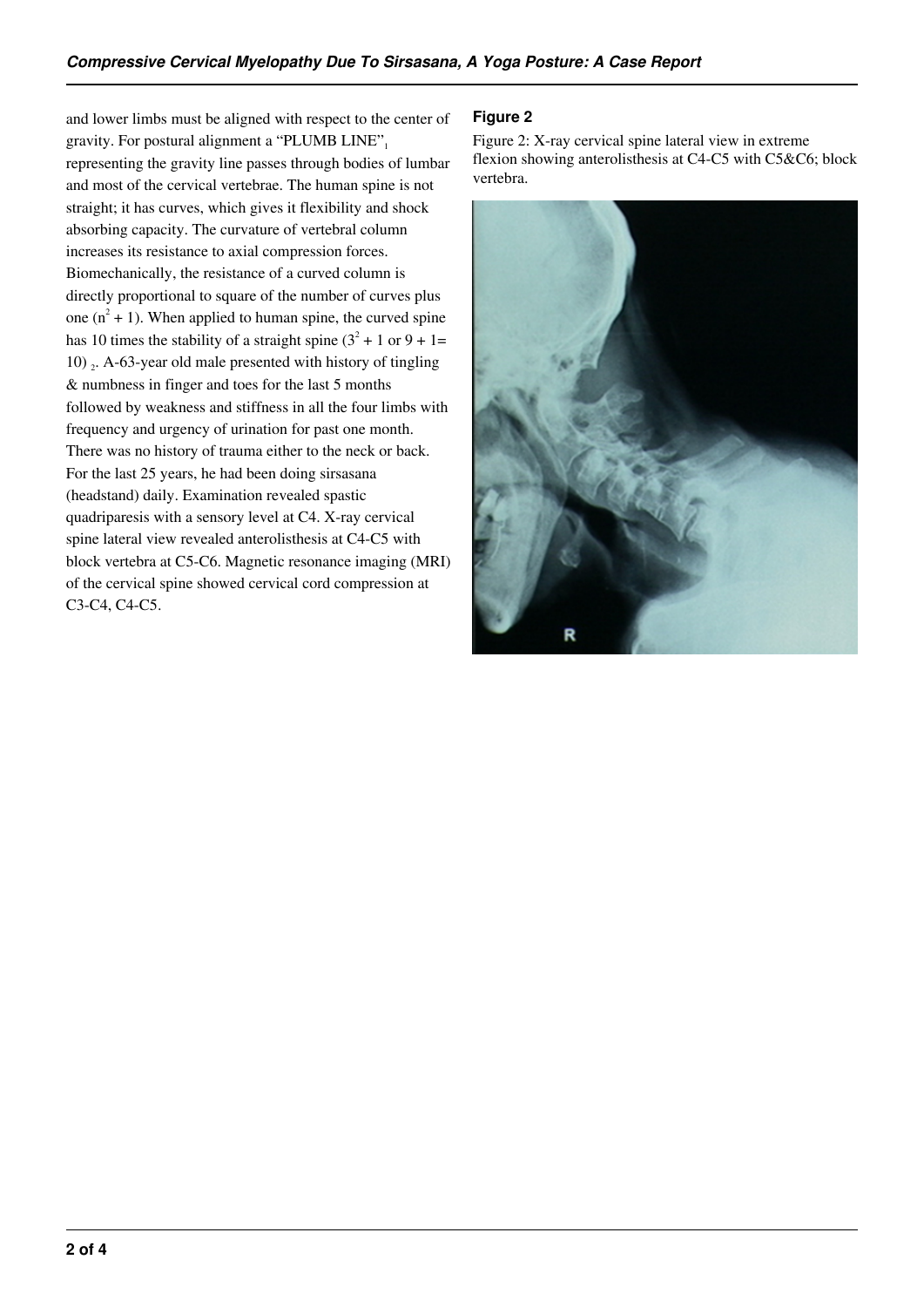#### **Figure 3**

Figure 3: MRI cervical spine sagittal T2W image showing cervical cord compression at C3-C4, C4-C5.



# **DISCUSSION**

Sirsasana isone ofthe most important yoga asanas, referred to as the "King" of all asanas. It is performed by kneeling down and resting the elbows firmly on the floor, interlocking the fingers together in front so as to form a triangular base with the forearms. Placing the very top of the head in between the interlocked hands and walking the feet slowly closer towards the chest, then lifting the toes off the floor while tucking the knees into the chest. Once balanced at this stage, the folded knees are raised up gradually. Once again balance is achieved and the feet are worked up straight. The key is to press the forearms down so that there is little weight on the head. This posture is initially held for a minute, working upto 5 minutes. Coming down is accomplished in the same manner as going up .Every step should be carefully performed to avoid injuries. In an erect posture the gravity line passes through the bodies of most of the cervical and lumbar vertebrae, which bear weight and allow for movements of the spinal column. So while

performing Sirsasana (head stand), it is possible that the load instead of passing through the bodies of the vertebrae, is transmitted through the weaker portions of vertebral column disturbing the normal spinal biomechanics.Normally the flexion/extension movement in cervical spine takes place at C5-C6.As this joint was fixed in our patient, possibly the movements were taking place at a higher joint. This predisposition and the disturbed mechanics due to Sirsasana predictably resulted in cervical listhesis and compressive myelopathy in our patient. Yoga must be performed with caution in certain situations like pregnancy and by people with physical disabilities. Some postures need to be avoided e.g. those with uncontrolled hypertension, should avoid upside-down postures (headstands and shoulder stands) as it may potentially increase the risk of stroke. Vertebral artery and basilar artery occlusions and dissections have been reported<sub>3</sub>,  $_4$ . as have thoracic outlet syndrome and cervical reticulates with inverted postures. Yoga may cause retinal hemorrhages and detachment in glaucoma patients,. People with disc problems should avoid back bending postures. Our case emphasis that headstands can have potential risks and that proper supervision and care should be exercised prior to embarking on a yoga exercise schedule. Further more physicians and physiotherapists need to be aware of this potentially serious complication of a relatively innocuous exercise like Yoga.

# **CORRESPONDENCE TO**

Nitin Sethi, MD Comprehensive Epilepsy Center Weill Cornell Medical Center New York, NY 10021 Email: sethinitinmd@hotmail.com

#### **References**

1. Kapandji IA: The physiology of joints, ed 2. London. Churchill Livingstone, 1974, vol 3, p 20. 2. David M. Panzer, Scot G. Fechtel, Meridel I. Gatterman. Postural Complex in Chiropteric Management of Spine Related Disorders. Williams & Wilkins, London, 1990, p 263. 3. Hanus, S.S., etal.Vertebral artery occlusion complicating yoga exercises.Arch N eurol, 1977, 34(9):574-575. 4. Fong, K.Y., R.T. Cheung, Y.L. Yu, C.W. Lai, and C.M. Chang. Basilar artery occlusion following yoga exercise: A

case report. Clin Exp Neuro (Australia), 1993, 30:104-109 5. Editors of Yoga Journal. [On retinal detachment, glaucoma, and inversions]. Yoga Journal, Nov/Dec 2000, p.52.